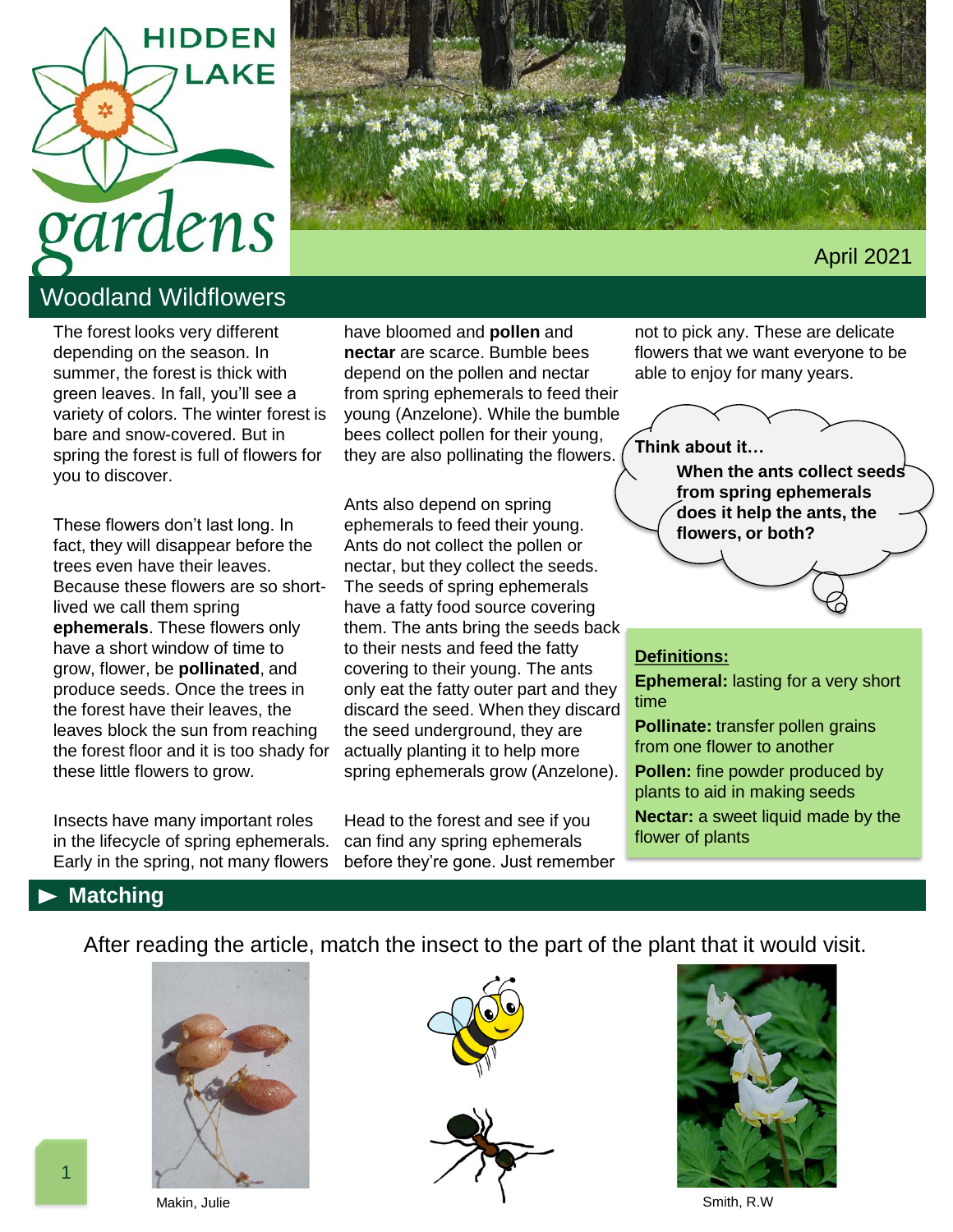## **Featured Plant: Bloodroot**

Bloodroot is a spring ephemeral that gets its unique name from the red-orange liquid inside its stem and roots. Many Native Americans would use the red liquid inside the plant as a dye or paint.

The white flower grows on a separate stem from the leaf. The flower will open in the sunlight and close at night (Lady Bird



Photo by **Doug Sherman** [Photo by All About Birds](https://www.allaboutbirds.org/guide/Great_Horned_Owl/overview)

Johnson Wildflower Center). Like many spring ephemerals, the flower will only last a few days. The leaves will persist longer than the flowers so it can be useful to learn to identify this flower by its uniquely shaped leaf. The leaf has 3-9 lobes and scalloped edges.

**lobe:** a rounded portion of the leaf.



## **Featured Animal: American Robin**

Another sure sign of spring is the robin. This bird is well-known for its orange belly and dark brown back. It also serves as Michigan's state bird.

Many robins can be found in Michigan throughout the winter, but they spend more time in trees. In spring, robins are seen on the ground looking for worms. They also draw attention to

themselves by singing to attract mates. This is why people often associate the sudden appearance of robins with spring.

Robins nest in tree branches, but are also likely to form nests in gutters and other structures. They lay 3-5 blue eggs at a time. They may lay eggs up to 3 times per year (The Cornell Lab).

# **Spring Ephemeral Scavenger Hunt**

#### White Trillium



## Virginia Bluebell



### Bloodroot



## Spring Beauty



## **Try at Home: Feed the Birds**

# Visit Project Feeder Watch at

<https://feederwatch.org/learn/common-feeder-birds/> and use their interactive list of Common Feeder Birds to determine the best food sources and feeders for the birds you want to attract.